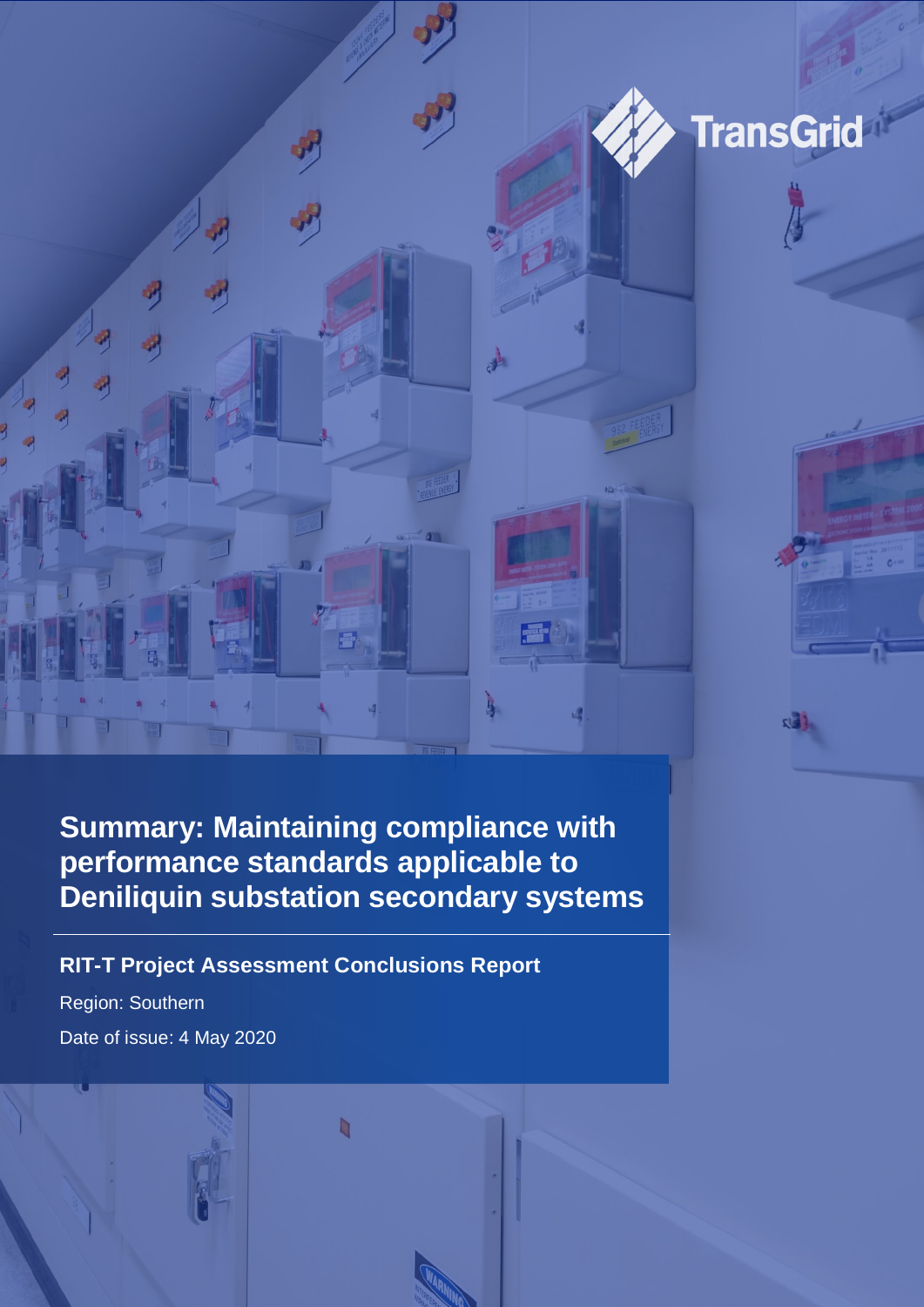# **Disclaimer**

This suite of documents comprises TransGrid's application of the Regulatory Investment Test for Transmission (RIT-T) which has been prepared and made available solely for information purposes. It is made available on the understanding that TransGrid and/or its employees, agents and consultants are not engaged in rendering professional advice. Nothing in these documents is a recommendation in respect of any possible investment.

The information in these documents reflect the forecasts, proposals and opinions adopted by TransGrid at the time of publication, other than where otherwise specifically stated. Those forecasts, proposals and opinions may change at any time without warning. Anyone considering information provided in these documents, at any date, should independently seek the latest forecasts, proposals and opinions.

These documents include information obtained from the Australian Energy Market Operator (AEMO) and other sources. That information has been adopted in good faith, without further enquiry or verification. The information in these documents should be read in the context of the Electricity Statement of Opportunities, the National Transmission Network Development Plan published by AEMO and other relevant regulatory consultation documents. It does not purport to contain all of the information that AEMO, a prospective investor, Registered Participant or potential participant in the National Electricity Market (NEM), or any other person may require for making decisions. In preparing these documents it is not possible, nor is it intended, for TransGrid to have regard to the investment objectives, financial situation and particular needs of each person or organisation which reads or uses this document. In all cases, anyone proposing to rely on or use the information in this document should:

- 1. Independently verify and check the currency, accuracy, completeness, reliability and suitability of that information
- 2. Independently verify and check the currency, accuracy, completeness, reliability and suitability of reports relied on by TransGrid in preparing this document
- 3. Obtain independent and specific advice from appropriate experts or other sources.

Accordingly, TransGrid makes no representations or warranty as to the currency, accuracy, reliability, completeness or suitability for particular purposes of the information in this suite of documents.

Persons reading or utilising this suite of RIT-T related documents acknowledge and accept that TransGrid and/or its employees, agents and consultants have no liability for any direct, indirect, special, incidental or consequential damage (including liability to any person by reason of negligence or negligent misstatement) for any damage resulting from, arising out of or in connection with, reliance upon statements, opinions, information or matter (expressed or implied) arising out of, contained in or derived from, or for any omissions from the information in this document, except insofar as liability under any New South Wales and Commonwealth statute cannot be excluded.

### Privacy notice

TransGrid is bound by the *Privacy Act 1988 (Cth)*. In making submissions in response to this consultation process, TransGrid will collect and hold your personal information such as your name, email address, employer and phone number for the purpose of receiving and following up on your submissions.

Under the National Electricity Law, there are circumstances where TransGrid may be compelled to provide information to the Australian Energy Regulator (AER). TransGrid will advise you should this occur.

TransGrid's Privacy Policy sets out the approach to managing your personal information. In particular, it explains how you may seek to access or correct the personal information held about you, how to make a complaint about a breach of our obligations under the Privacy Act, and how TransGrid will deal with complaints. You can access the Privacy Policy here [\(https://www.transgrid.com.au/Pages/Privacy.aspx\)](https://www.transgrid.com.au/Pages/Privacy.aspx).

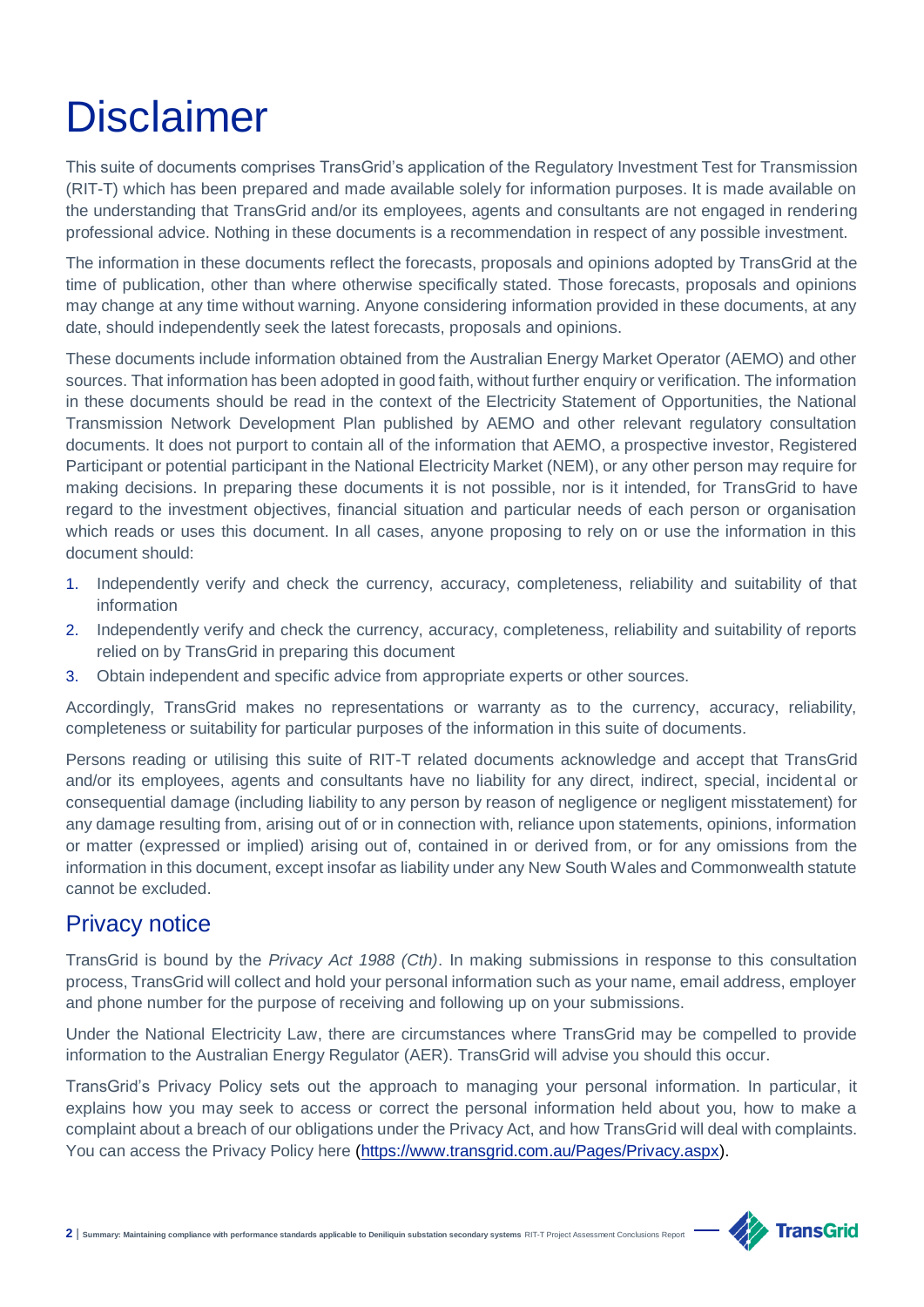# **Summary**

TransGrid is applying the Regulatory Investment Test for Transmission (RIT-T) to options for maintaining reliable secondary systems at Deniliquin substation. Publication of this Project Assessment Conclusions Report (PACR) represents the final step in the RIT-T process.

Deniliquin substation will continue to play a central role in supporting the flow of energy to the Riverina region of New South Wales. It forms part of the wider South Western NSW network which supports renewable energy zone development.

TransGrid has identified the secondary systems at Deniliquin substation have reached a condition that reflects the end of serviceable life. As it is superseded by new technology at the manufacturer level and the existing technology becomes obsolete, spare parts become scarce and the ability of any primary asset connected to the substation to reliably operate will be at risk.

#### **Identified need: meet the service level required under the National Electricity Rules for protection schemes**

Secondary systems are used to control, monitor, protect and secure communication to facilitate safe and reliable network operation.<sup>1</sup> They are necessary to operate the transmission network and prevent damage to primary assets when adverse events occur.

Provision of redundant protection schemes to ensure the transmission system is adequately protected is a Network Performance Requirement under Schedule 5.1 of the National Electricity Rules (NER), therefore the condition issues affecting the secondary systems at Deniliquin substation must be addressed.

The Network Performance Requirements, set out in Schedule 5.1 of the NER, place an obligation on Transmission Network Service Providers (TNSPs) to provide redundant protection schemes to ensure the transmission system is adequately protected. Schedule 5.1.9(c) of the NER requires a TNSP to provide sufficient primary and back-up protection systems, including any communications facilities and breaker fail protection systems, to ensure that a fault of any type anywhere on its transmission system is automatically disconnected.

Additionally, TNSPs are required to disconnect the unprotected primary systems where secondary systems fault lasts for more than eight hours (for planned maintenance) or 24 hours (for unplanned outages). TNSPs must also ensure that all protection systems for lines at a voltage above 66 kV are well-maintained so as to be available at all times other than for short periods of less than eight hours for maintenance of the protection systems.<sup>2</sup> In the event of an unplanned outage, AEMO's Power System Security Guidelines require that the primary network assets must be taken out of service within 24 hours.<sup>3</sup>

Furthermore, as per clause 4.11.1 of the NER, remote monitoring and control systems are required to be maintained in accordance with the standards and protocols determined and advised by AEMO.

A failure of the secondary systems will involve replacement of the failed component or taking the affected primary assets, such as lines and transformers, out of service.

 $\overline{a}$ 

<sup>3</sup> Australian Energy Market Operator. *"Power System Security Guidelines, 23 April 2019."* Melbourne: Australian Energy Market Operator, 2019. Accessed 15 May 2019[. https://www.aemo.com.au/-/media/Files/Electricity/NEM/Security\\_and\\_Reliability/Power\\_System\\_Ops/Procedures/SO\\_OP\\_3715---Power-System-](https://www.aemo.com.au/-/media/Files/Electricity/NEM/Security_and_Reliability/Power_System_Ops/Procedures/SO_OP_3715---Power-System-Security-Guidelines.pdf)[Security-Guidelines.pdf](https://www.aemo.com.au/-/media/Files/Electricity/NEM/Security_and_Reliability/Power_System_Ops/Procedures/SO_OP_3715---Power-System-Security-Guidelines.pdf)



**<sup>3</sup>** | **Summary: Maintaining compliance with performance standards applicable to Deniliquin substation secondary systems** RIT-T Project Assessment Conclusions Report

As per Schedule 5.1 of the NER.

As per S5.1.2.1(d) of the NER.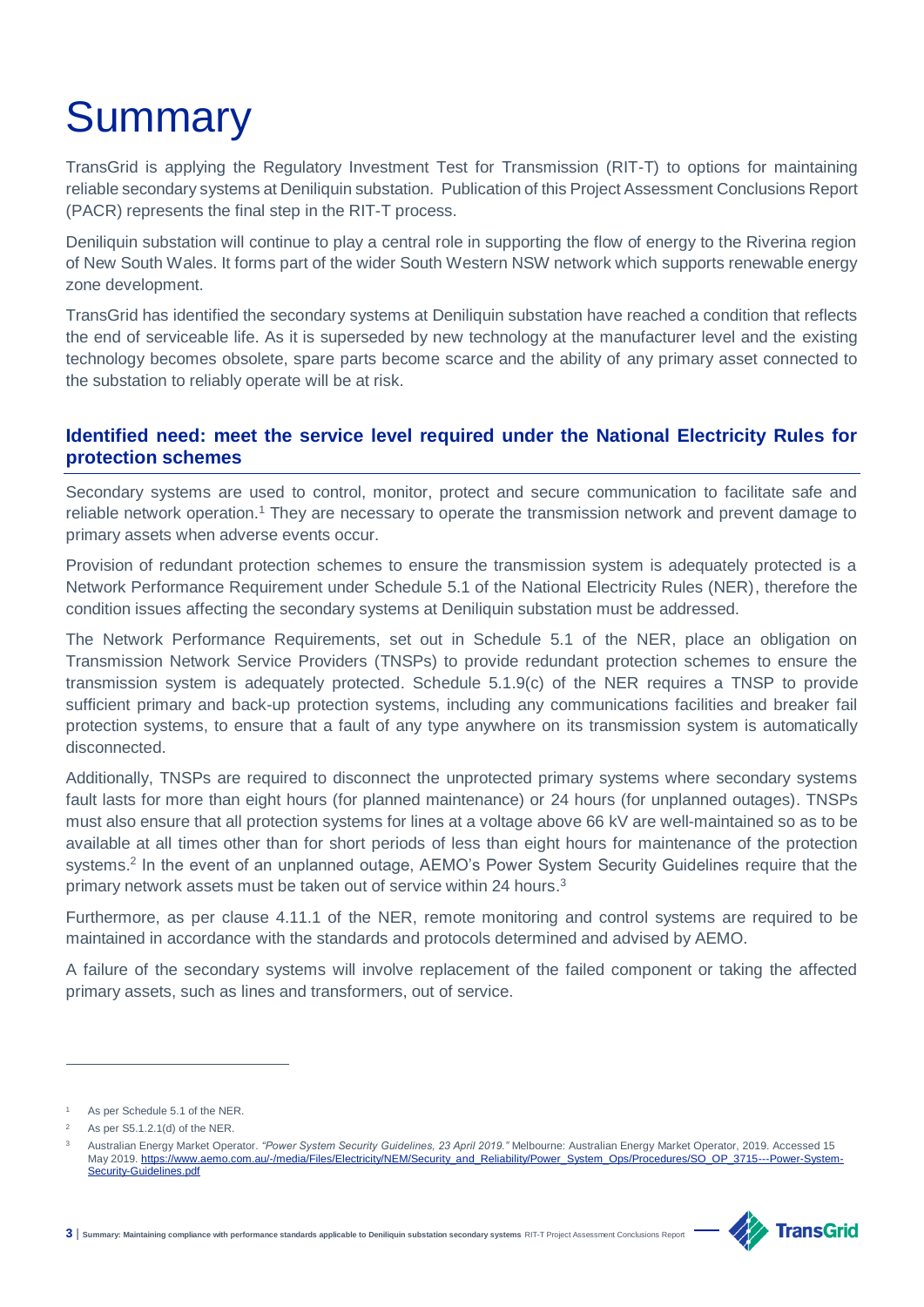Though replacement of failed secondary systems component is a possible interim measure, the approach is not sustainable as the stock of spare components will deplete due to the technology no longer being manufactured or supported. Once all spares are used, replacement will cease to be a viable option to meet performance standards stipulated in clause 4.6.1. of the NER.

If the failure to provide functional secondary systems due to technology obsolescence is not addressed by a technically and commercially feasible credible option in sufficient time (by 2022/23), the likelihood of not recovering from secondary systems faults and not maintaining compliance with NER performance requirements will increase.

The proposed investment will enable TransGrid to continue to meet the standards for secondary systems availability set out in the NER, and to avoid the impacts of taking primary assets out of service. Consequently, it is considered a reliability corrective action under the RIT-T.

A reliability corrective action differs from a 'market benefits'-driven RIT-T in that the preferred option is permitted to have negative net economic benefits on account of it being required to meet an externally imposed obligation on the network business.

#### **No submissions received in response to Project Specification Consultation Report**

TransGrid published a Project Specification Consultation Report (PSCR) on 27 May 2019 and invited written submissions on the material presented within the document. No submissions were received in response to the PSCR.

#### **No material developments since publication of the PSCR**

No additional credible options were identified during the consultation period following publication of the PSCR.

The following changes have occurred since the PSCR which have not made an impact on the preferred option:

- > updated the discount rates used
- > inflation escalation update
- > removed unserved energy from the NPV analysis
- > identified potential structural issues with the existing building at Deniliquin substation

Option 1 remains the preferred option at this stage of the RIT-T process.

#### **Secondary Systems Buildings replacement remains the most prudent and economically efficient option to meet regulatory obligations**

In the PSCR TransGrid put forward for consideration three technically and commercially feasible options:

- > **Option 1** a complete upgrade and renewal of secondary systems at Deniliquin substation by using modular secondary system building (SSB) and installing new cables throughout
- > **Option 2** complete in-situ replacement of all secondary systems assets at Deniliquin substation whilst retaining existing buiding and cables
- > **Option 3** strategic asset replacement involving individual replacement of identified assets up to 2023 whilst retaining existing buiding and cables

Option 1 remains the most prudent and economically efficient option to address the identified need. Implementation of Option 1 will enable TransGrid to continue meeting its regulatory obligations set out in

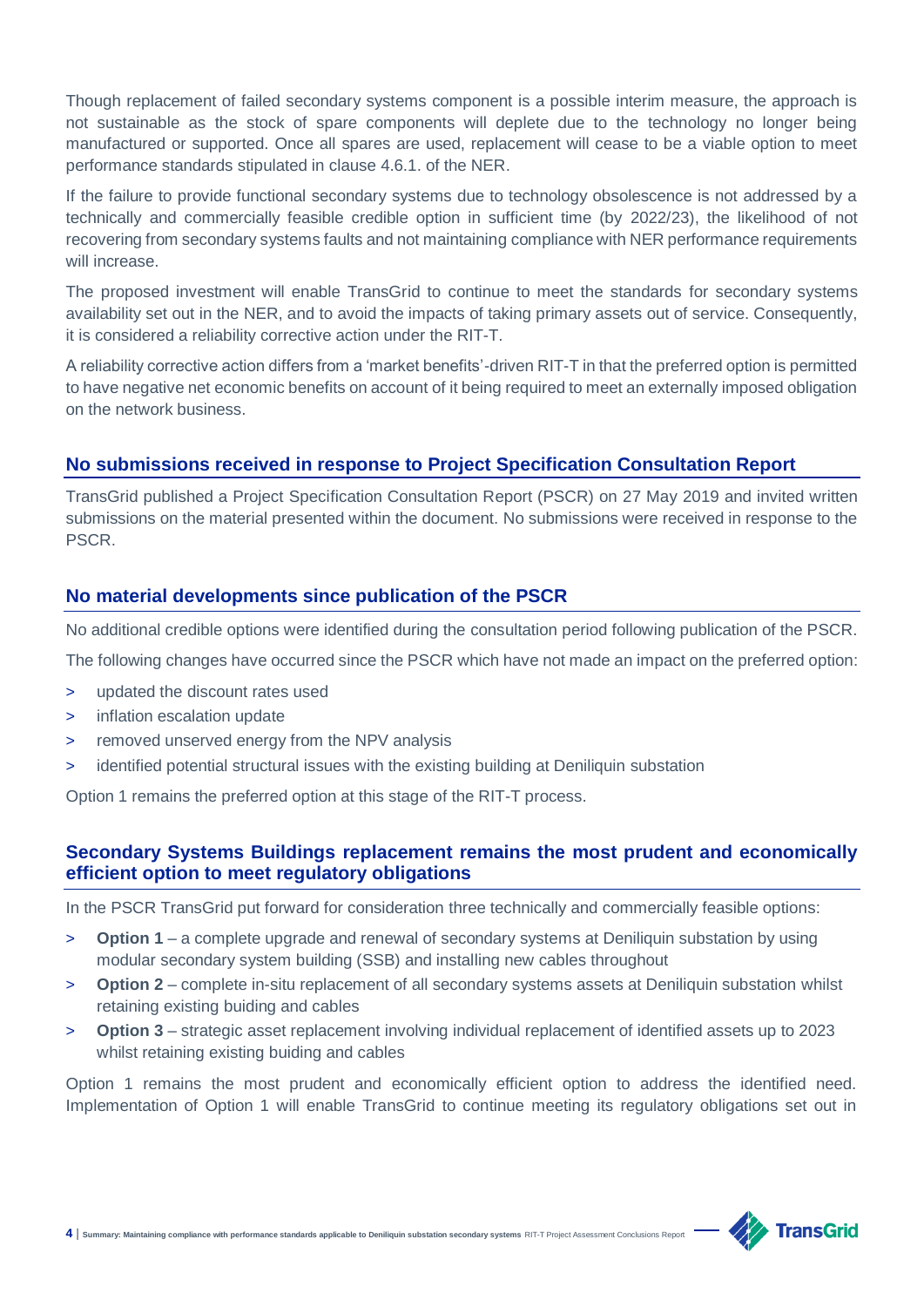clauses 4.11.1, 4.6.1(b),<sup>4</sup> and Schedule 5.1 of the NER. Consequently, it will ensure the performance standards applicable to Deniliquin substation secondary systems are met and is therefore the preferred option for this RIT-T.

The options are summarised in the table below.

TransGrid expects coronavirus (COVID-19) to impact its suppliers and disrupt their supply chains. TransGrid has preliminary advice that this is already occurring, although at this time the extent of the current or future impact is unknown. Consequently, some of the costs associated with the works outlined in this document may be affected.

All costs presented in this PACR are in 2019/20 dollars.

|  | <b>Table 1 Options considered</b> |
|--|-----------------------------------|
|  |                                   |

 $\overline{a}$ 

| <b>Option</b>   | <b>Description</b>                                                | <b>Capital costs</b><br>\$m 2019/20\$                                 | <b>Operating costs</b><br>(\$2019/20 per year) | <b>Remarks</b>                                                                              |
|-----------------|-------------------------------------------------------------------|-----------------------------------------------------------------------|------------------------------------------------|---------------------------------------------------------------------------------------------|
| <b>Option 1</b> | <b>Secondary Systems</b><br><b>Buildings replacement</b><br>(SSB) | $11.0$ (+/- 25%)                                                      | $-4,000$                                       | <b>Most economically</b><br>beneficial and<br>preferred option                              |
| Option 2        | Complete in-situ (on-site)<br>replacement                         | $4.7 (+/- 25%)$                                                       | $-4,000$                                       | Less efficient and does<br>not address existing<br>cables and building<br>foundation issues |
| Option 3        | Strategic asset<br>replacement                                    | $3.1$ (+/-25%)<br>by 2022/23<br>and $0.6 (+/-)$<br>25%) in<br>2024/25 | $-4,000$                                       | Less efficient and does<br>not address existing<br>cables and building<br>foundation issues |

#### **Non-network options are not able to assist in this RIT-T**

In the PSCR, TransGrid noted that non-network options are not considered to be commercially and technically feasible to assist with meeting the identified need for this RIT-T. This is because non-network options will not enable TransGrid to continue meeting its NER obligation to provide redundant secondary systems and ensure that the transmission system is adequately protected.

As per clause 4.6.1(b) of the NER, AEMO must ensure that there are processes in place, which will allow the determination of fault levels for normal operation of the power system and in anticipation of all credible contingency events and protected events that AEMO considers may affect the configuration of the power system, so that AEMO can identify any busbar which could potentially be exposed to a fault level which exceeds the fault current ratings of the circuit breakers associated with that busbar.

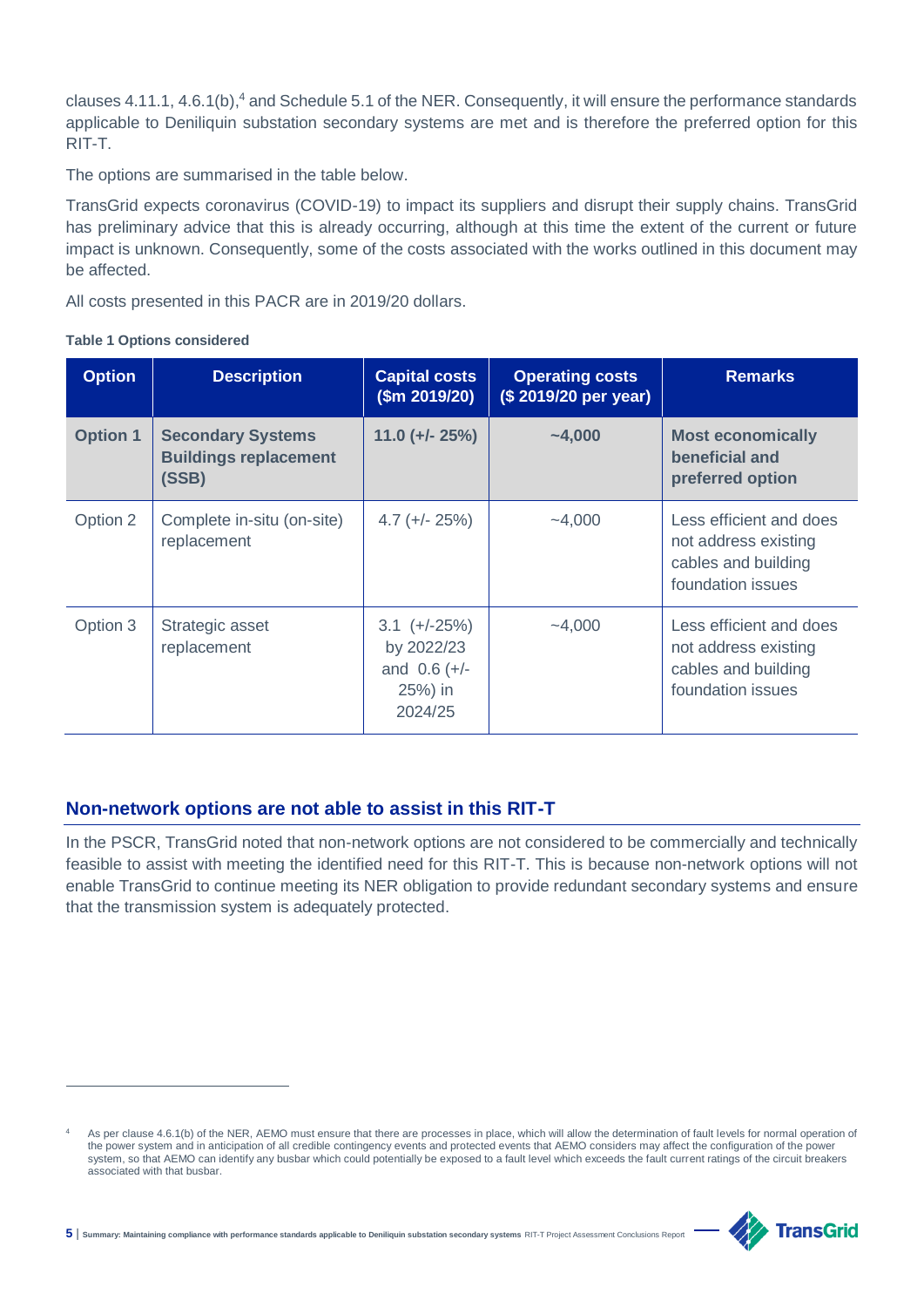#### **Option 1 delivers the most benefit to consumers**

In this PACR TransGrid has considered three credible options which have been assessed relative to the base case. Of the credible options considered, Option 1 delivers the most benefit to consumers.

In the sensitivity analysis, under some conditions Option 2 becomes the preferred option. The most relevant scenario is increased capital cost. However, TransGrid still considers Option 1 to be superior based on:

- > Option 1 provides a larger overall safety risk reduction benefit over Options 2 and 3. This is because Options 2 and 3 cannot address the risks posed by the existing substandard cabling as it is not feasible to replace the cables in-situ due to space constraints. The capital cost difference between Option 1 and Options 2 and 3 is driven by cabling costs.
- > Subsequent to the publication of the PSCR, potentially significant structural issues with the existing building at Deniliquin substation were identified. The cost of building remediation works is currently not included in Options 2 and 3 as costly and time consuming invasive inspection is required to determine the extent of works. This is a conservative approach as it underestimates the capital cost for Options 2 and 3. Inclusion of the building remediation cost to the current cost estimate for Options 2 and 3 will only strengthen the position of Option 1 as the preferred option.

#### **Conclusion: a complete upgrade and renewal of secondary systems at Deniliquin substation by using modular Secondary Systems Buildings is optimal**

The optimal commercially and technically feasible option presented in the PSCR – Option 1 (a complete upgrade and renewal of secondary systems at Deniliquin substation by using modular SSB and installing new cable throughout) – remains the preferred option to meet the identified need. Option 1 can be implemented in sufficient time to meet the identified need by 2022/23, and is therefore the preferred option presented in this PACR.

Moving forward with this option is the most prudent and economically efficient solution to enable TransGrid to continue meeting its regulatory obligations set out in clauses  $4.11.1$ ,  $4.6.1(b)$ <sup>5</sup> and Schedule 5.1 of the NER. Consequently, it will ensure the performance standards applicable to Deniliquin substation secondary systems are met.

Option 1 involves a complete upgrade and renewal of secondary systems at Deniliquin substation by using modular SSB and installing new cable throughout.

The estimated capital cost of this option is approximately \$11.0 million. Routine and operating maintenance costs are approximately \$4,000 per year.

The works will be undertaken between 2019/20 and 2022/23. Planning and procurement (including completion of the RIT-T) will occur between 2018/19 and 2019/20, while the procurement and delivery of the identified assets is planned to occur prior to 2020/21 and all works will be completed by 2022/23.

Necessary outages of relevant assets in service will be planned appropriately in order to complete the works with minimal impact on the network.

The analysis undertaken and the identification of Option 1 as the preferred option satisfies the RIT-T.



**6** | **Summary: Maintaining compliance with performance standards applicable to Deniliquin substation secondary systems** RIT-T Project Assessment Conclusions Report

 $\overline{a}$ 

As per clause 4.6.1(b) of the NER, AEMO must ensure that there are processes in place, which will allow the determination of fault levels for normal operation of the power system and in anticipation of all credible contingency events and protected events that AEMO considers may affect the configuration of the power system, so that AEMO can identify any busbar which could potentially be exposed to a fault level which exceeds the fault current ratings of the circuit breakers associated with that busbar.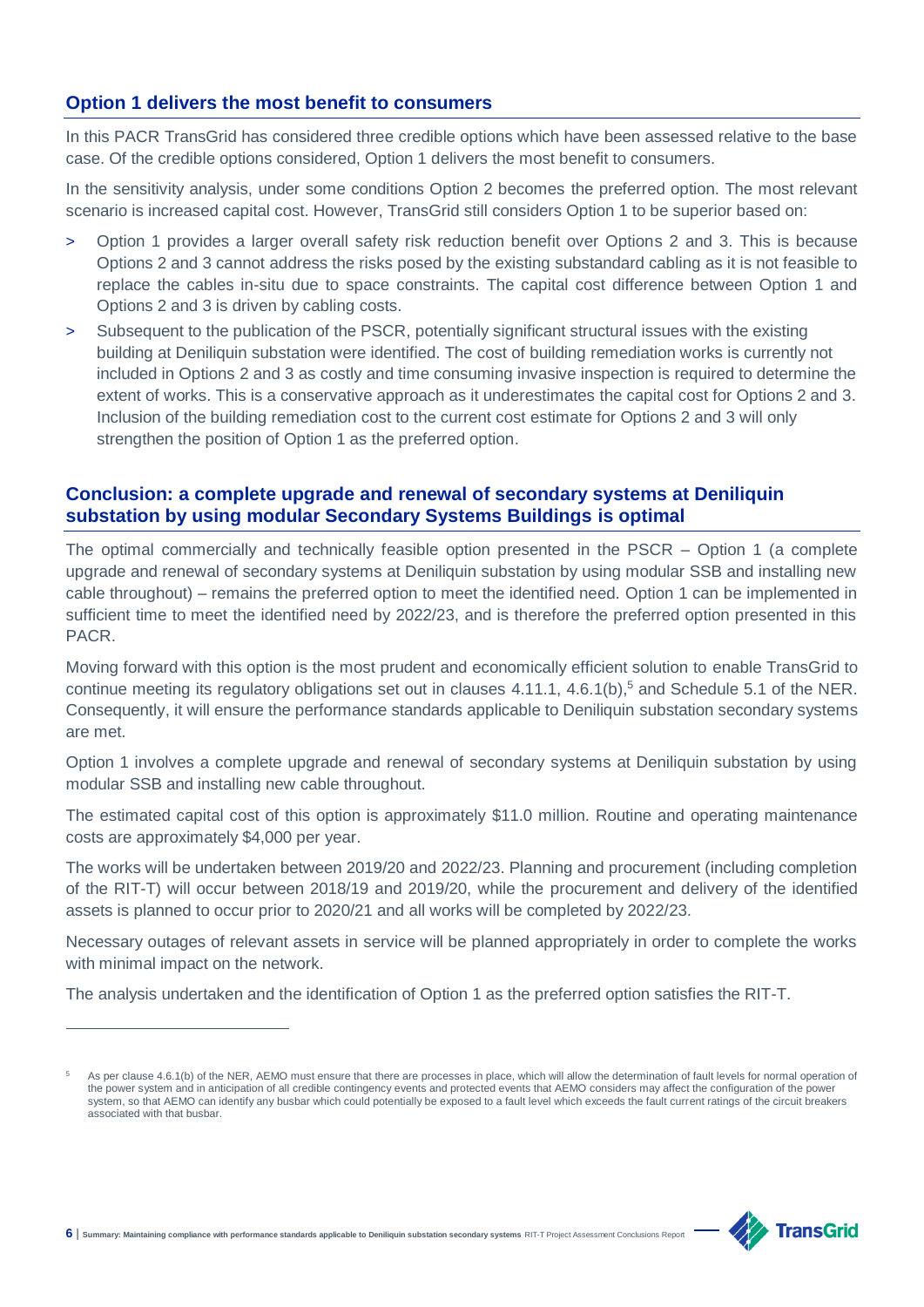#### **Next steps**

This PACR represents the third step in a formal Regulatory Investment Test for Transmission (RIT-T) process undertaken by TransGrid. It follows a Project Specification Consultation Report (PSCR) released in May 2019. The second step, production of a Project Assessment Draft Report (PADR), was not required as the investment in relation to the preferred option is exempt from this part of the RIT-T process under NER clause 5.16.4(z1). Production of a PADR is not required<sup>6</sup> due to:

- > the estimated capital cost of the proposed preferred option being less than \$43 million;
- > the PSCR states:
	- proposed preferred option (including reasons for the proposed preferred option)
	- RIT-T is exempt from producing a PADR
	- The proposed preferred option and any other credible option will not have material market benefits<sup>7</sup> except for voluntary load curtailment and involuntary load shedding
- > RIT-T proponent considers that there were no PSCR submissions identifying additional credible options that could deliver a material market benefit; and
- > PACR must address any issues raised in relation to the proposed preferred option during the PSCR consultation.

As noted in the PSCR, the investments are intended to continue meeting Rules obligations and will not have material market benefit, therefore TransGrid is exempt from producing a PADR for this RIT-T.



#### **Figure 1 This PACR is the third stage of the RIT-T process**

 $\overline{a}$ 



<sup>6</sup> In accordance with NER clause 5.16.4(z1)(4), the exemption from producing a PADR will no longer apply if TransGrid considers that an additional credible option that could deliver a material market benefit is identified during the consultation period. No additional credible options were identified.

<sup>7</sup> As per clause 5.16.1(c)(6)